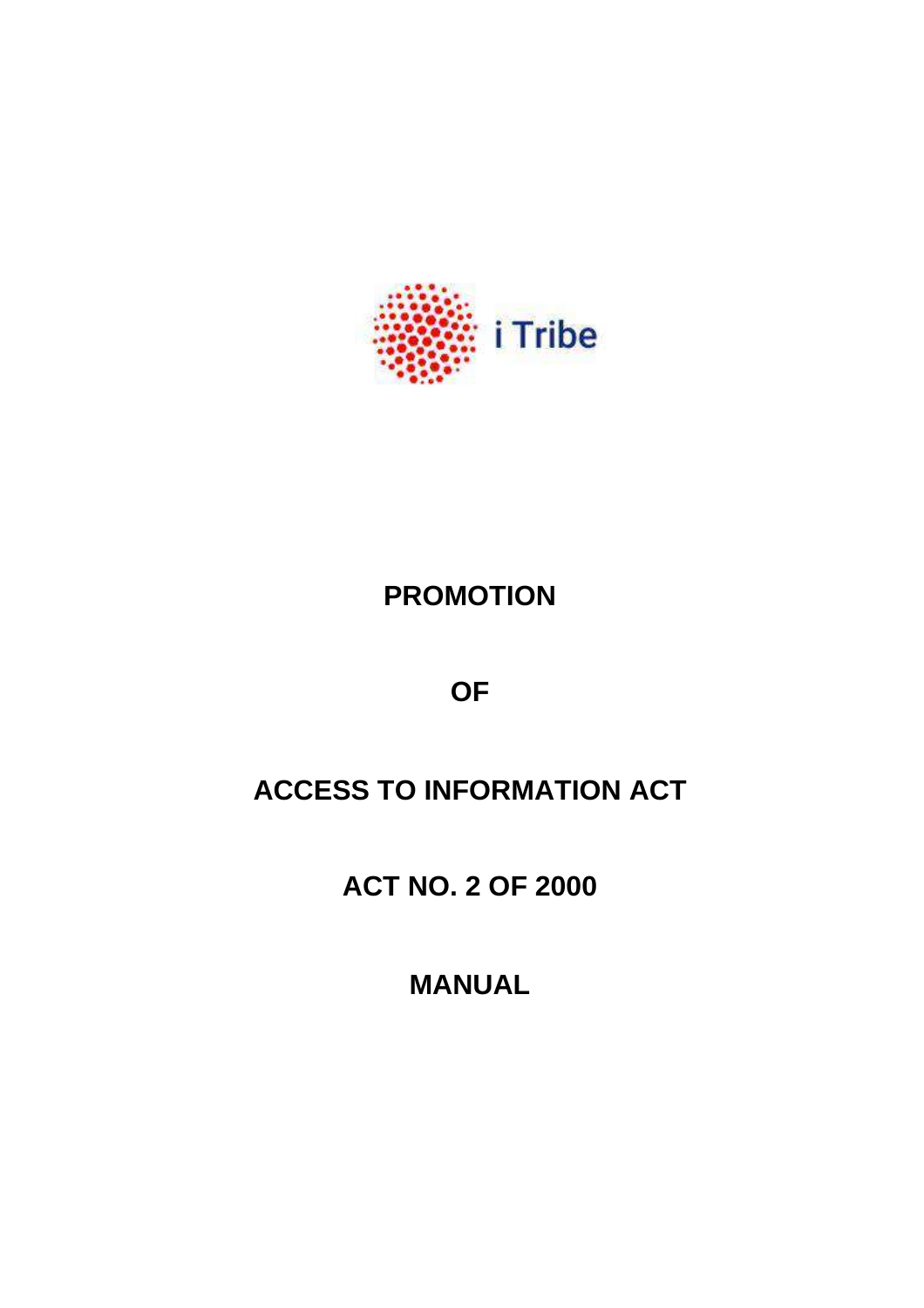

## **Table of Contents**

| 3.      |  |
|---------|--|
|         |  |
|         |  |
| 5.      |  |
|         |  |
| 6.      |  |
| $7_{-}$ |  |
| 8.      |  |
|         |  |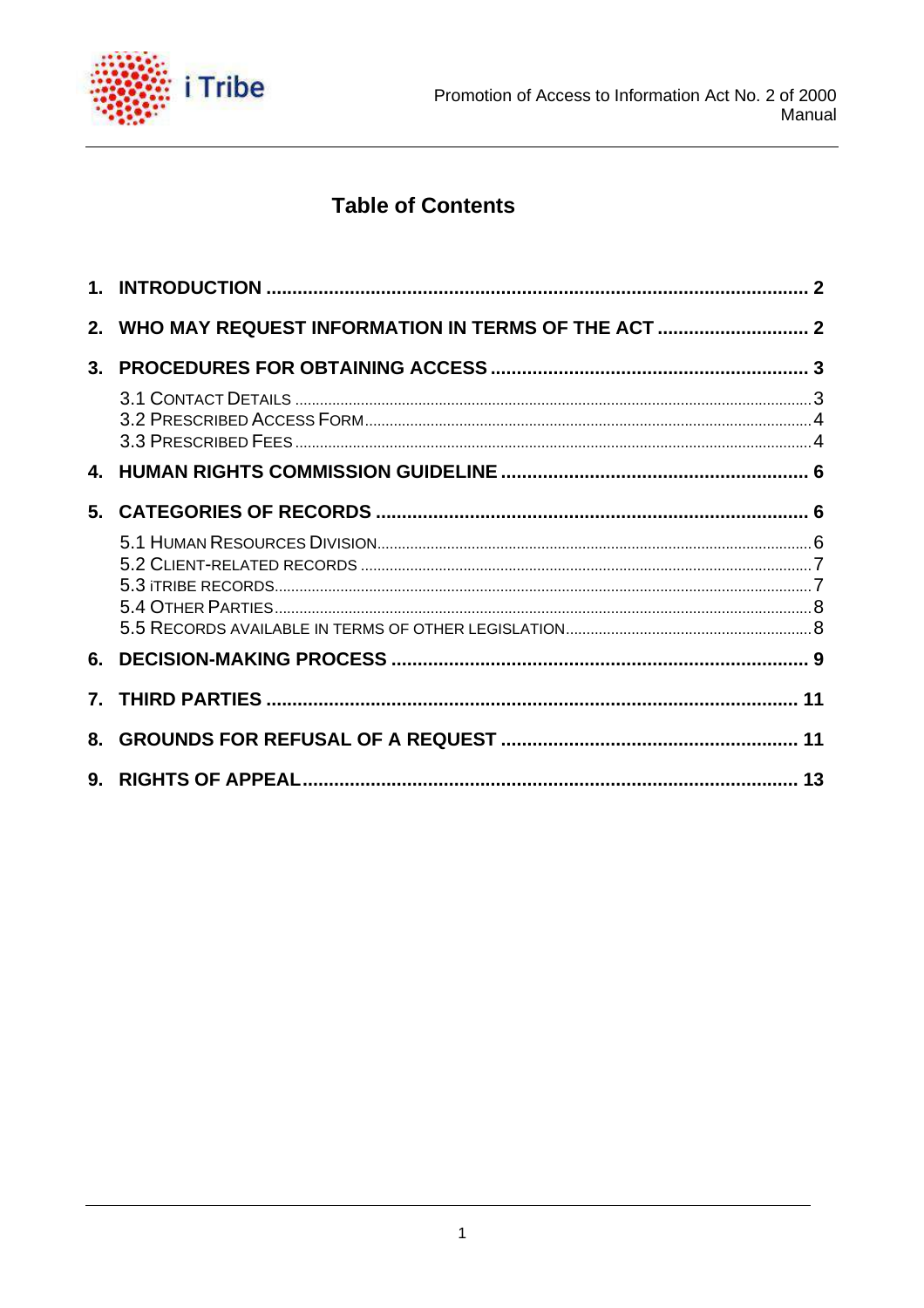

#### <span id="page-2-0"></span>**1. Introduction**

Section 32 of the Constitution of the Republic of South Africa, No. 108 of 1996 **("the Constitution")** provides:

- *(1) Everyone has the right of access to –*
	- *(a) any information held by the state; and*
	- *(b) any information that is held by another person and that is required for the exercise or protection of any rights.*
- *(2) National legislation must be enacted to give effect to this right, and may provide for reasonable measures to alleviate the administrative and financial burden on the state.*

The Promotion of Access to Information Act, No.2 of 2000 **("the Act"),** was enacted on 3 February 2002 to give effect to section 32 of the constitution, that is giving effect to the constitutional right of access to any information held by the State and any information that is held by another person and that is required for the exercise or protection of any rights. Where a request is made in terms of this Act, the private or public body to whom the request is made is obliged to release the information, except where the Act expressly provides that the information must not be released. The Act sets out the requisite procedural issues attached to such request.

The act came into effect on 9 March 2001 with the exception of sections 10, 14,16 and 51 that were brought into operation on 15 February 2002.

## <span id="page-2-1"></span>**2. Who May Request Information in terms of the Act**

Any person, who requires information for the exercise or protection of any rights, may request information from a private body. Section 50 of the Act states that:

## *(1) A requester must be given access to any record of a private body if–*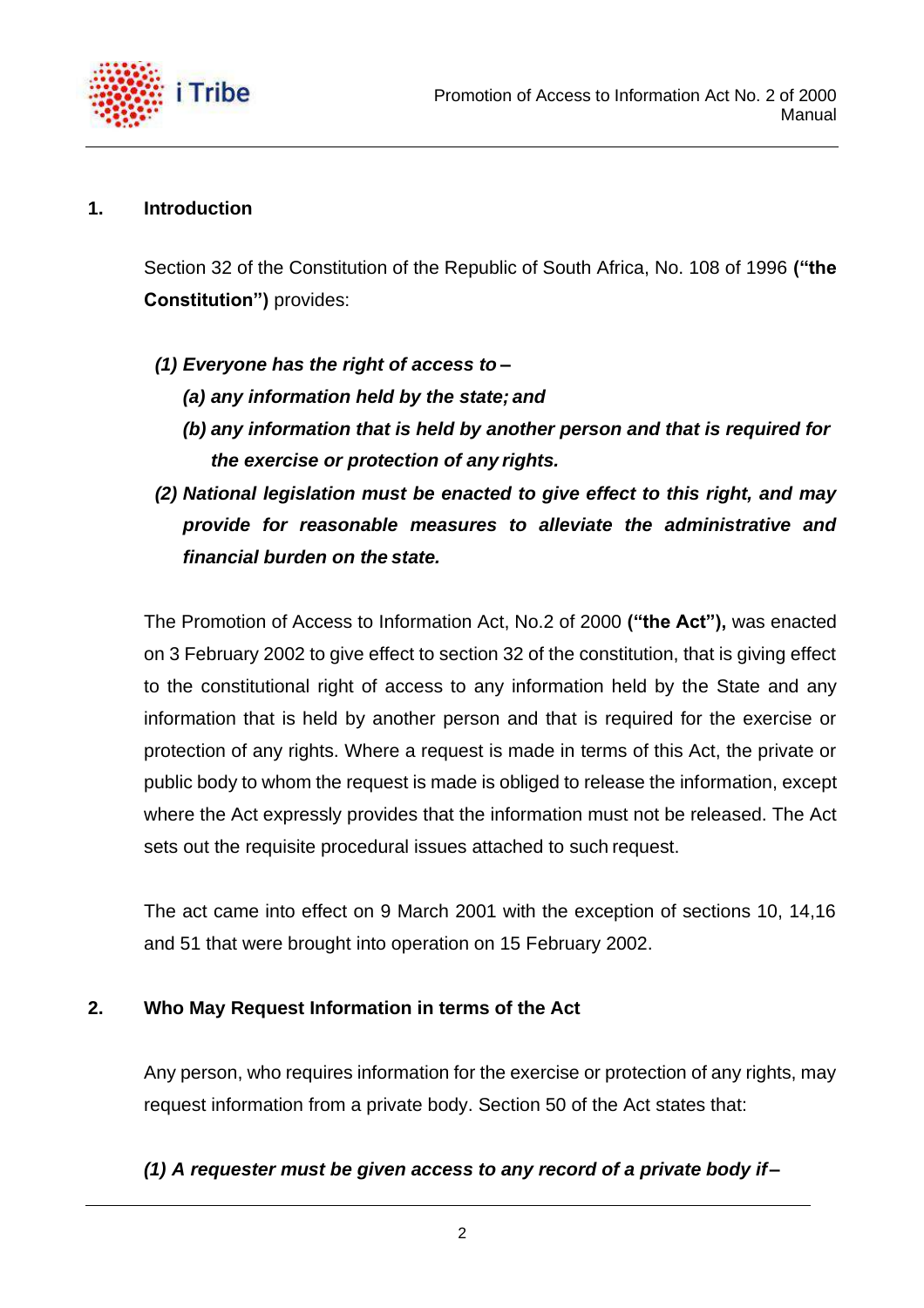

- *(a) that record is required for the exercise or protection of any rights;*
- *(b) that person complies with the procedural requirements in this Act relating to a request for access to that record;and*
- *(c) access to that record is not refused in terms of any ground for refusal contemplated in Chapter 4 of this Part.*
- <span id="page-3-0"></span>**3. Procedures for Obtaining Access**

#### <span id="page-3-1"></span>**3.1 Contact Details**

Any person who wishes to request any information from iTribe (Pty) Ltd - with the aim of protecting or exercising a right may contact the information officer whose contact details are as follows:

| Requests to be addressed to: | Dan Payton                                                                                                      |
|------------------------------|-----------------------------------------------------------------------------------------------------------------|
| <b>Postal Address</b>        | iTRIBE (Pty) Ltd<br>P O Box 3441<br>Knysna,<br>6570                                                             |
| <b>Street address</b>        | Unit 1 Quayside Office<br>Park, Cnr of Hedge and<br>Gordon Streets Knysna,<br>Western Cape 6571 South<br>Africa |
| Phone number                 | 087 777 7771                                                                                                    |
| Fax number                   | 086 624 0889                                                                                                    |
| E-mail address               | <u>info@itribe.co.za</u>                                                                                        |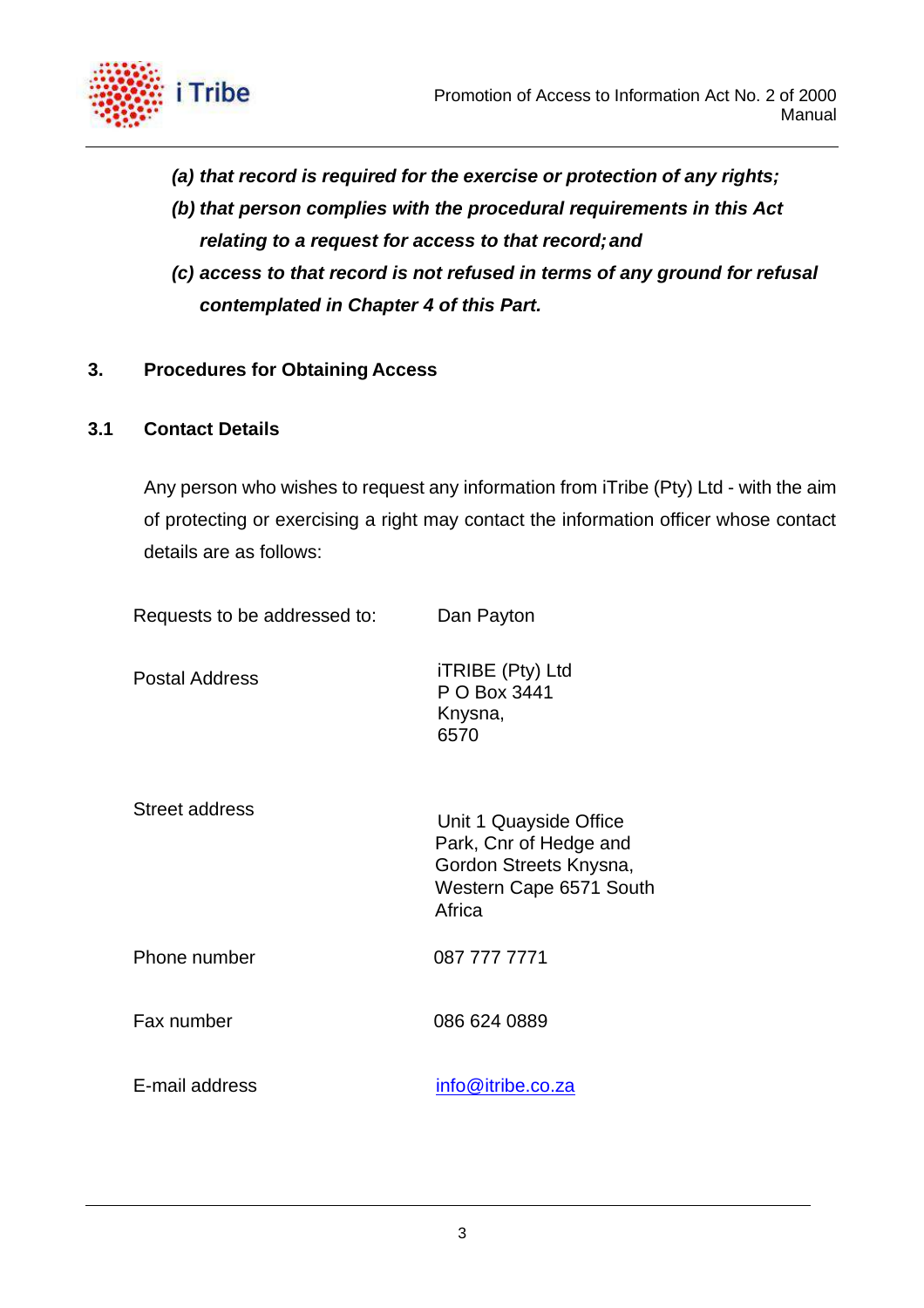

## <span id="page-4-0"></span>**3.2 Prescribed Access Form**

In terms of section 53, a request for access to a record of **iTRIBE** must be made in the prescribed form to **iTRIBE** at the address, fax number or electronic mail address given above. The form requires the requestor to provide the following information:

- sufficient information to enable the information officer to identify the requestor;
- sufficient information to enable the information officer to identify the record(s) requested;
- the form of access required;
- the requestor's postal address or fax number;
- identification of the right sought to be exercised or protected;
- an explanation on why the record is required to exercise or protect that right;
- the manner in which the requestor wishes to be informed of the decision on the request, if in a manner in addition to written notification; and

if the request is made on behalf of a person, the submission of proof of the capacity in which the requestor makes the request, to the satisfaction of the information officer.

Refer to **Annexure A** to this manual for the format of the prescribed form. Requestors please note that all of the information as listed above should be provided, failing which the process will be delayed while **iTRIBE** requests such additional information. The prescribed time periods will not commence until all pertinent information has been furnished to **iTRIBE** by the requestor.

#### <span id="page-4-1"></span>**3.3 Prescribed Fees**

Payment of fees is regulated in terms of section 54 of the Act. The Regulations to the Act provide for two types of fees: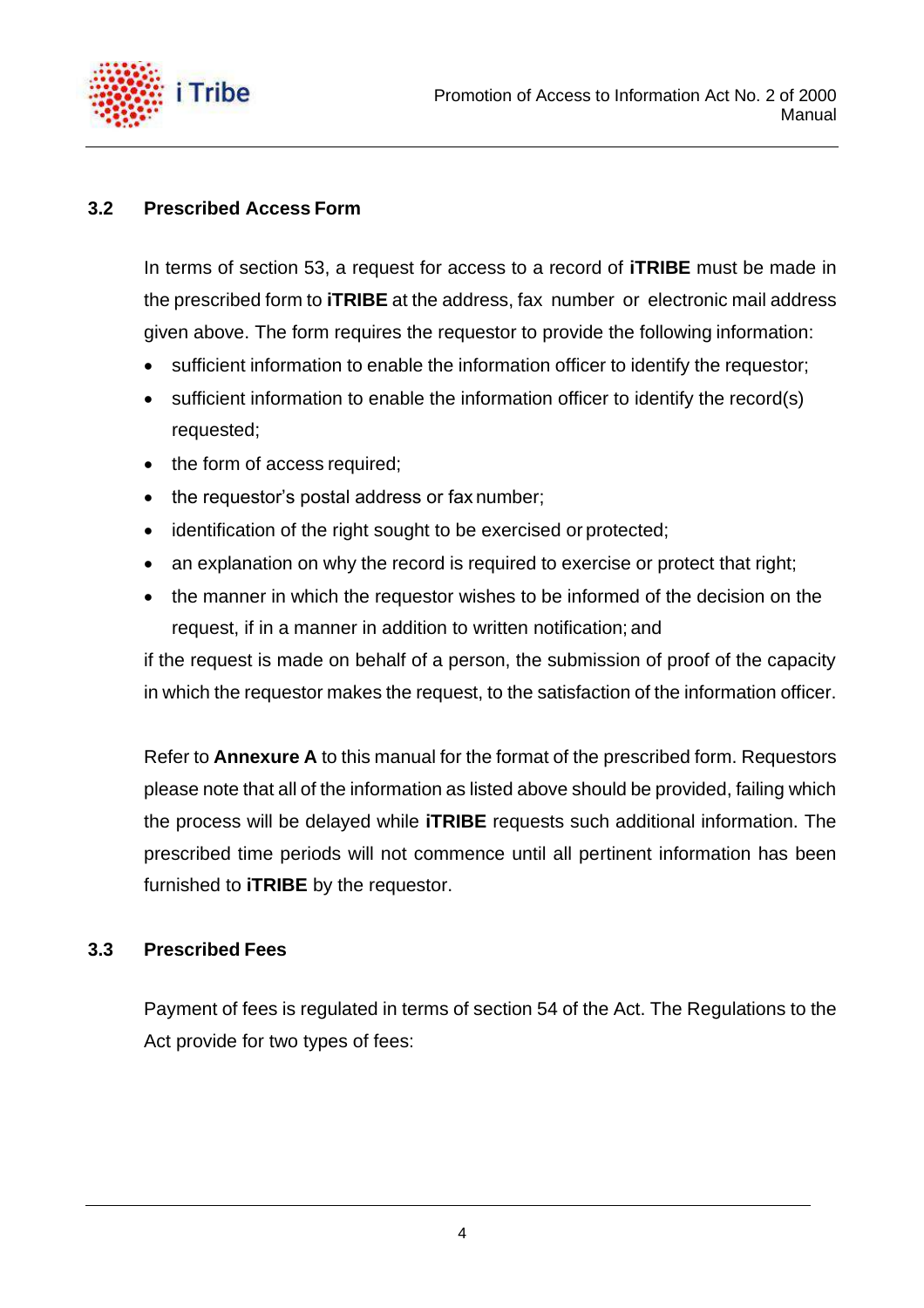

- **Request fee**: This is a non- refundable administration fee paid by all requestors, with the exclusion of personal requestors. (Refer to paragraph 3.3.2 below for the definition of personal requestor) It is paid before the request isconsidered.
- **Access fee**: This is paid by all requestors only when access is granted. This fee is intended to re-imburse the private body for the costs involved in searching for a record and preparing it for delivery to therequestor.

*iTRIBE* may withhold a record until the request fee and the deposit (if applicable) have been paid. Refer to **Annexure B** below for a list of applicable fees.

## **3.3.1 Requestor other than Personal Requestor**

The information officer must give written notice to a requestor, other than a personal requestor of the request fee and amount to be paid before the request may be further processed.

If in the information officer's opinion the search for a record, or preparation of the record for disclosure will require more than the prescribed hours, the information officer may require the requestor to pay a deposit, not being more than one third of the access fee that would be payable if the request is granted. If the request is declined, the deposit must be repaid to the requestor.

The notice given by the information officer must advise the requestor that s/he has a right to apply to court against the payment of the request fee or deposit, and should also advise of the procedure of the application.

## **3.3.2 Personal Requestor**

A personal requestor is described, in terms of the Act, as a requestor seeking access to a record containing information about the requestor.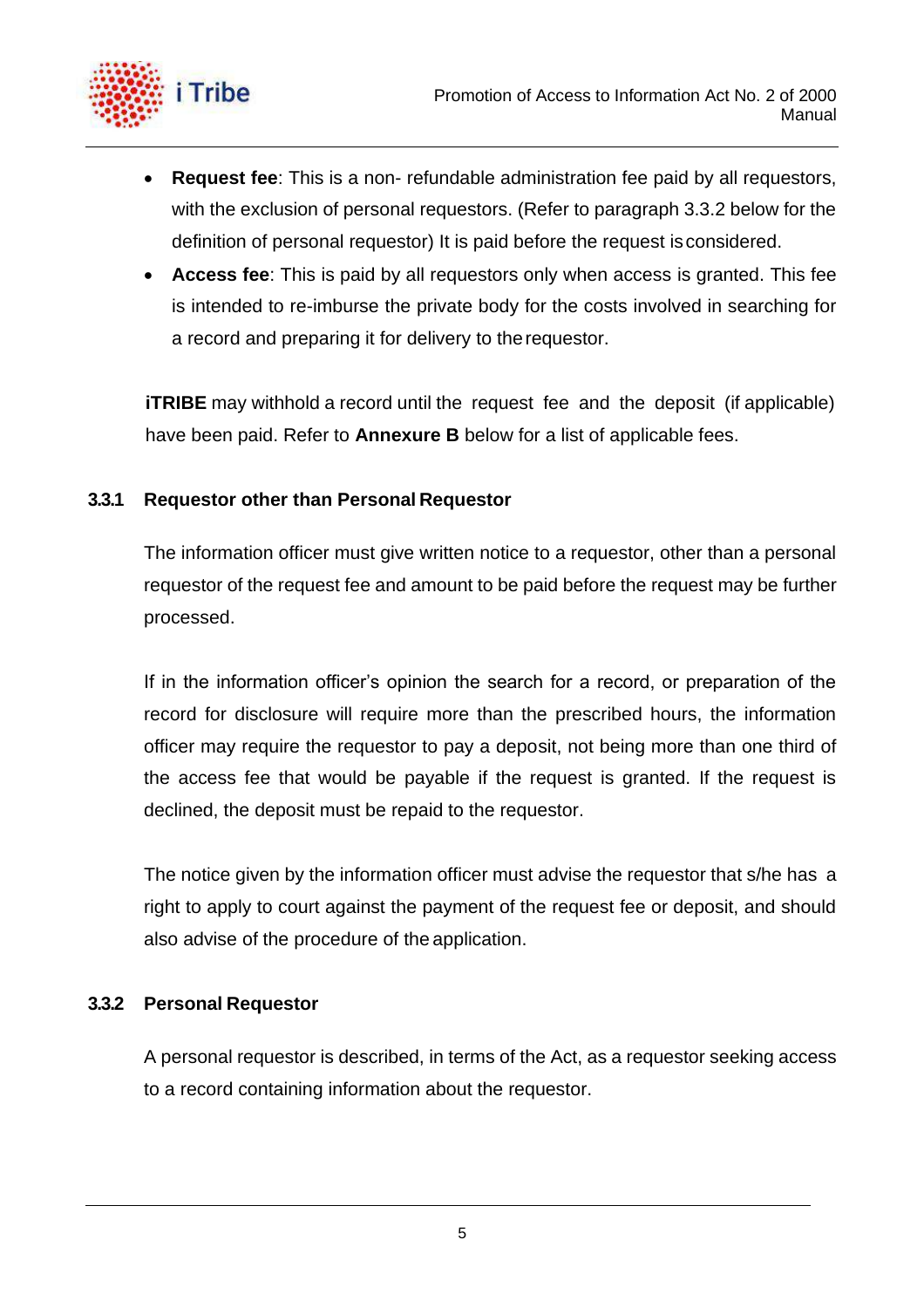

A personal requestor is not liable to pay a request fee, but is liable for payment of access fees in the event of a request being granted, but may not be required to pay a deposit before the granting of the record.

## <span id="page-6-0"></span>**4. Human Rights Commission Guideline**

In terms of section 10 of the Act, the Human Rights Commission must compile a guide by 14 August 2003. This guide is intended to assist users in the interpretation of the Act. The guide will contain a description of the aims of the Act, the contact details of the information officers of all the public bodies, particulars of the public bodies, the manner of access to the records of those public bodies and the remedies available in law regarding a breach of any of the provisions of the Act.

The South African Human Rights Commission's contact details are as follows: Private Bag 2700 Houghton 2041 Tel: 011 484 8300 Fax 011 484 1360 Web-site: [www.sahrc.org.za](http://www.sahrc.org.za/)

## <span id="page-6-1"></span>**5. Categories of records**

## <span id="page-6-2"></span>**5.1 Human Resources Division**

Records found in this division contain information of employees that include the following:

- (i) any personal records provided to **iTRIBE** by the employee/personnel (ii) any records a third party has provided to **iTRIBE** about its personnel (iii) conditions of employment and other personnel-related contractual and quasi-legal records
- (iv) internal evaluation records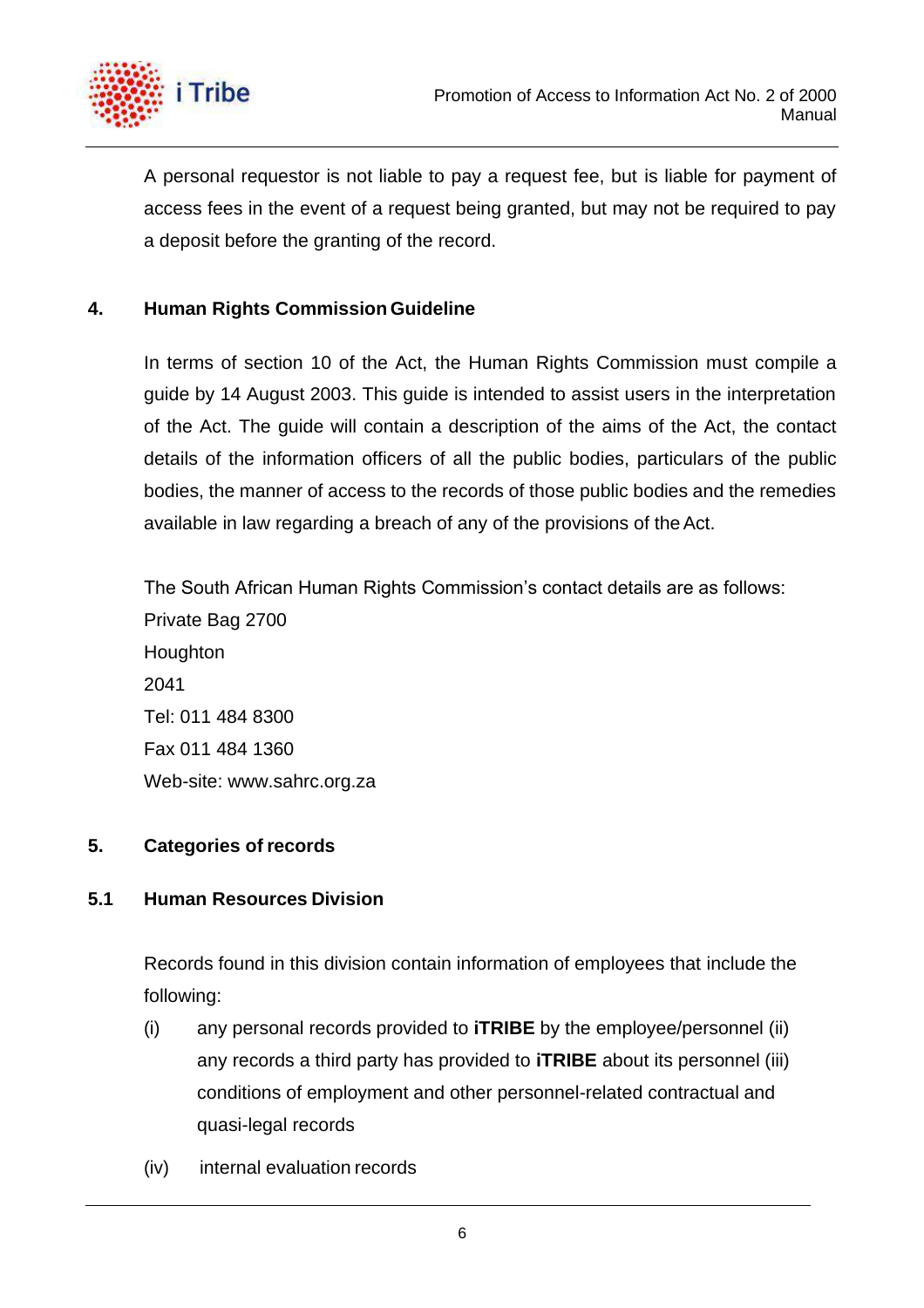

(v) other internal records and correspondence related to the particular employee

#### <span id="page-7-0"></span>**5.2 Client-related records**

Clients include both juristic and natural entities that receive a service from iTRIBE.

This information includes:

- (i) any records a client has provided to a third party acting for and on behalf of **iTRIBE**
- (ii) any records a third party has provided to **iTRIBE**; and
- (iii) records generated by or within **iTRIBE** pertaining to the client, including transactional records

## **5.3 iTRIBE records**

This category of records relates, but is not limited to, the following information:

- (i) Financial records
- (ii) Operational records
- (iii) Databases
- (iv) Information technology
- (v) Marketing records
- (vi) Internal correspondence
- (vii) Product records
- (viii) Statutory records
- (ix) Internal policies and procedures
- (x) Treasury related records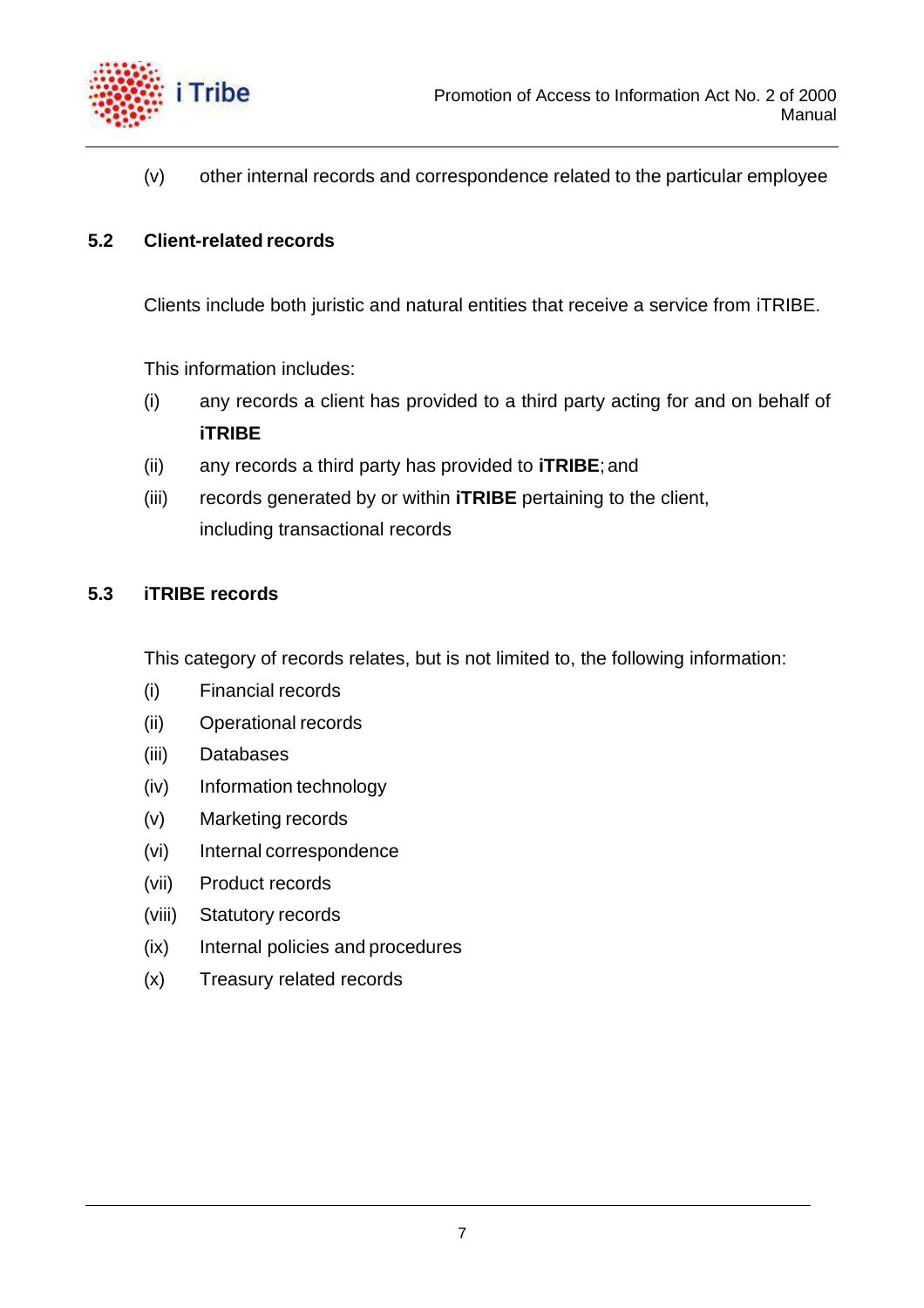

Each request will be evaluated on its own merits. If any record falls within any of the categories of exemptions, then such a request will be refused.

## <span id="page-8-0"></span>**5.4 Other Parties**

*iTRIBE* may possess records pertaining to other parties, including without limitation, contractors, suppliers, subsidiary/holding/sister companies, joint venture companies, service providers. Alternatively, such other parties may possess records that can be said to belong to **iTRIBE.**

The following records fall under this category:

- Personnel, client or **iTRIBE** records which are held by another party as opposed to being held by **iTRIBE**; and
- Records held by **iTRIBE** pertaining to other parties, including without limitation financial records, correspondence, contractual records, records provided by the other party, and records third parties have provided about the contractors / suppliers.

## <span id="page-8-1"></span>**5.5 Records available in terms of other legislation**

The requestor may also request information that is available in terms of legislation, such as the following:

- Basic Conditions of Employment Act (Act No. 75 of 1997)
- Compensation for Occupational Injuries & Diseases Act (Act No. 130 of 1993)
- Employment Equity Act (Act No. 55 of 1998)
- Labour Relations Act (Act No. 66 of 1995)
- Occupational Health and Safety Act (Act No. 85 of 1993)
- Promotion of Equality and Prevention of Unfair Discrimination Act (Act No. 4 of 2000)
- Skills Development Act (Act No. 97 of 1998)
- Skills Development Levies Act (Act No. 9 of 1999)
- South African Qualifications Authority act (58 of 1995)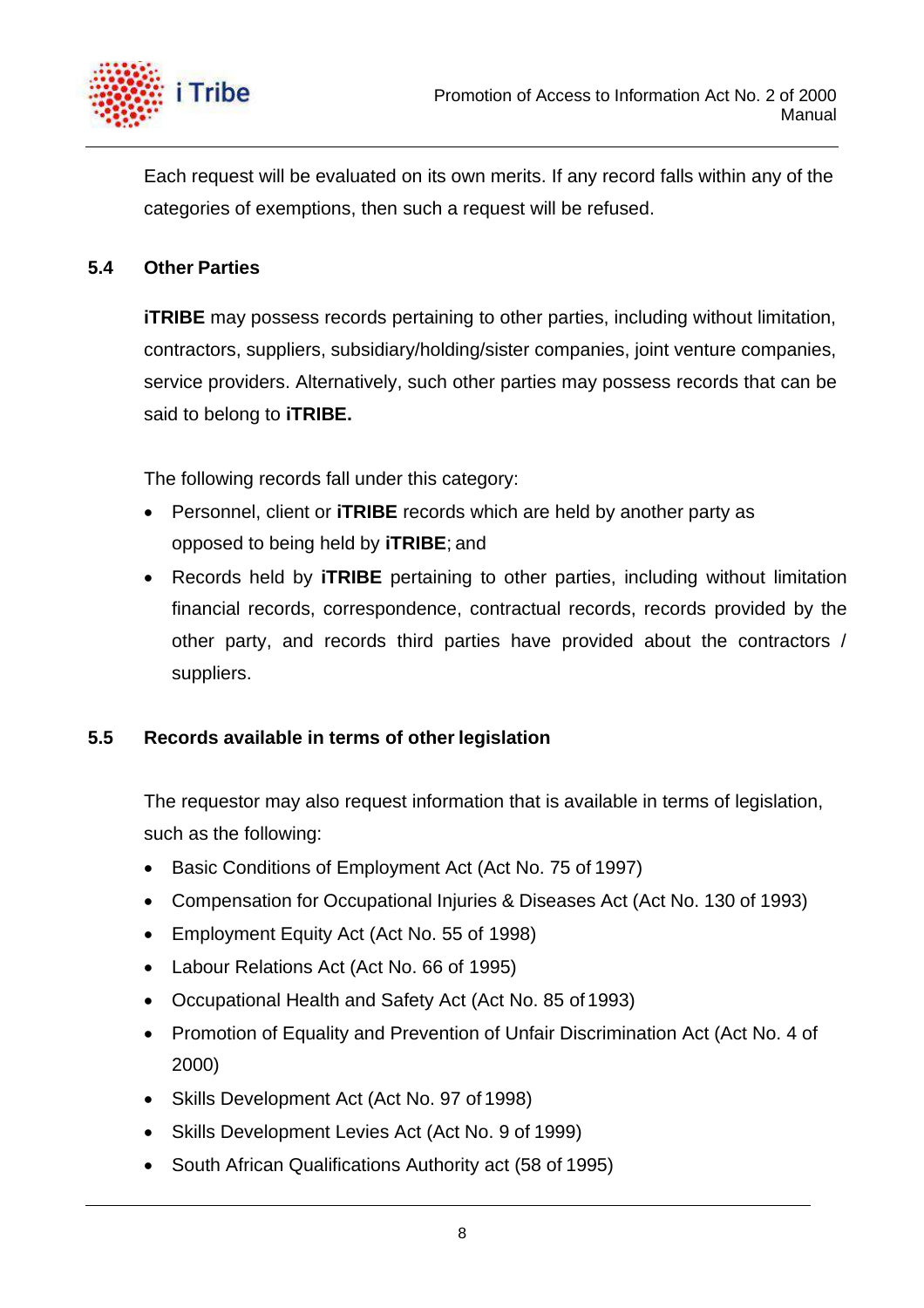

In terms of the above legislation, information relating to personnel may be requested.

- Companies Act (Act No. 61 of 1973)
- Short-term Insurance Act (Act No. 53 of 1998)
- Financial Markets Control Act (55 of 1989)
- Financial Services Board Act (97 of 1990)

Records relating to company reporting and Company related records as far as is allowed in terms of these Acts may be requested.

- Income Tax Act (Act No. 58 of 1962 as amended)
- VAT act (89 of 1991)

Records relating to tax, employees and the company may be requested in terms of the above Acts.

**The Information officer will take into consideration section 8 of the manual to decide on whether or not access to any of the information stated above should be given to the requester.**

## <span id="page-9-0"></span>**6. Decision-making process**

- **6.1** In terms of Section 55, the information officer will take all reasonable steps to find a record that has been requested. If the record cannot be found or does not exist, the information officer must notify the requestor by way of affidavit or affirmation, that it is not possible to give access to the record. This is deemed to be a refusal of the request. If, however, the record is later found, the requestor must be given access if the request would otherwise have been granted.
- **6.2** Section 56 provides that the information officer must within 30 days of receipt of a correctly completed request, notify the requestor of the decision as to whether or not to grant the request. If the request is: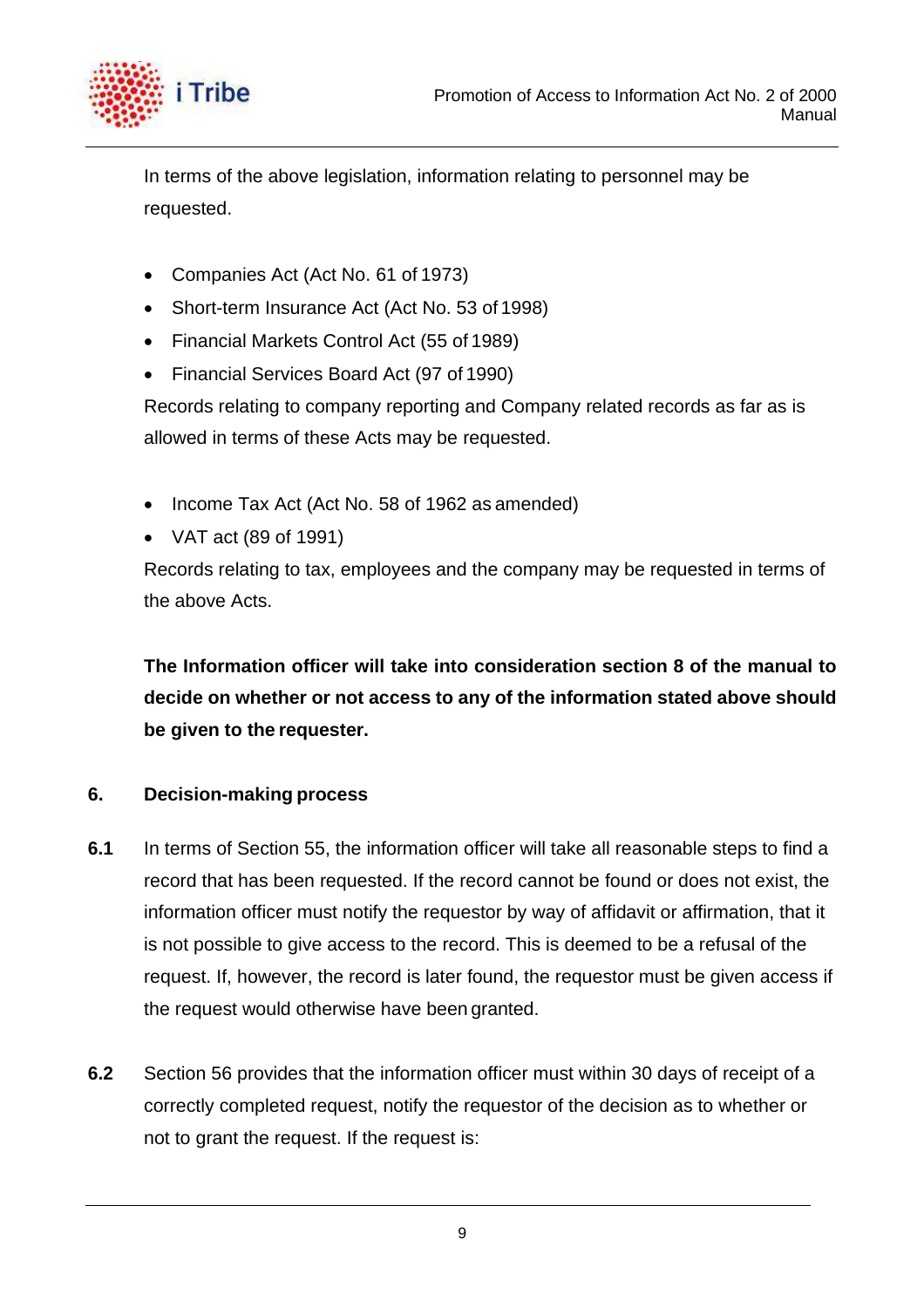

Granted: the notification must state the applicable access fee required to be paid, together with the procedure to be followed should the requestor wish to apply to court against such fee, and the form in which access will be given.

Declined: the notification must include adequate reasons for the decision, together with the relevant provisions of the Act relied upon, and provide the procedure to be followed should the requestor wish to apply to court against the decision.

- **6.3** The information officer may extend the period of 30 days by a further period not exceeding 30 days if:
	- the request is for a large number of records or requires a search through a large number of records;
	- the request requires a search for records located in a different office of *iTRIBE* not situated in the same city;
	- consultation between divisions of **iTRIBE**, or with another private body is required; or
	- the requestor consents to the extension.

The requestor must be notified within the initial 30-day period in writing of the extension, together with reasons therefor, and the procedure involved should the requestor wish to apply to court against the extension.

The information officer's failure to respond to the requestor within the 30-day period constitutes a deemed refusal of the request.

**6.4** Section 59 provides that the information officer may sever a record and grant access only to that portion which the law does not prohibit accessto.

If access is granted, access must be given in the form that is reasonably required by the requestor, or if the requestor has not identified a preference, in a form reasonably determined by the informationofficer.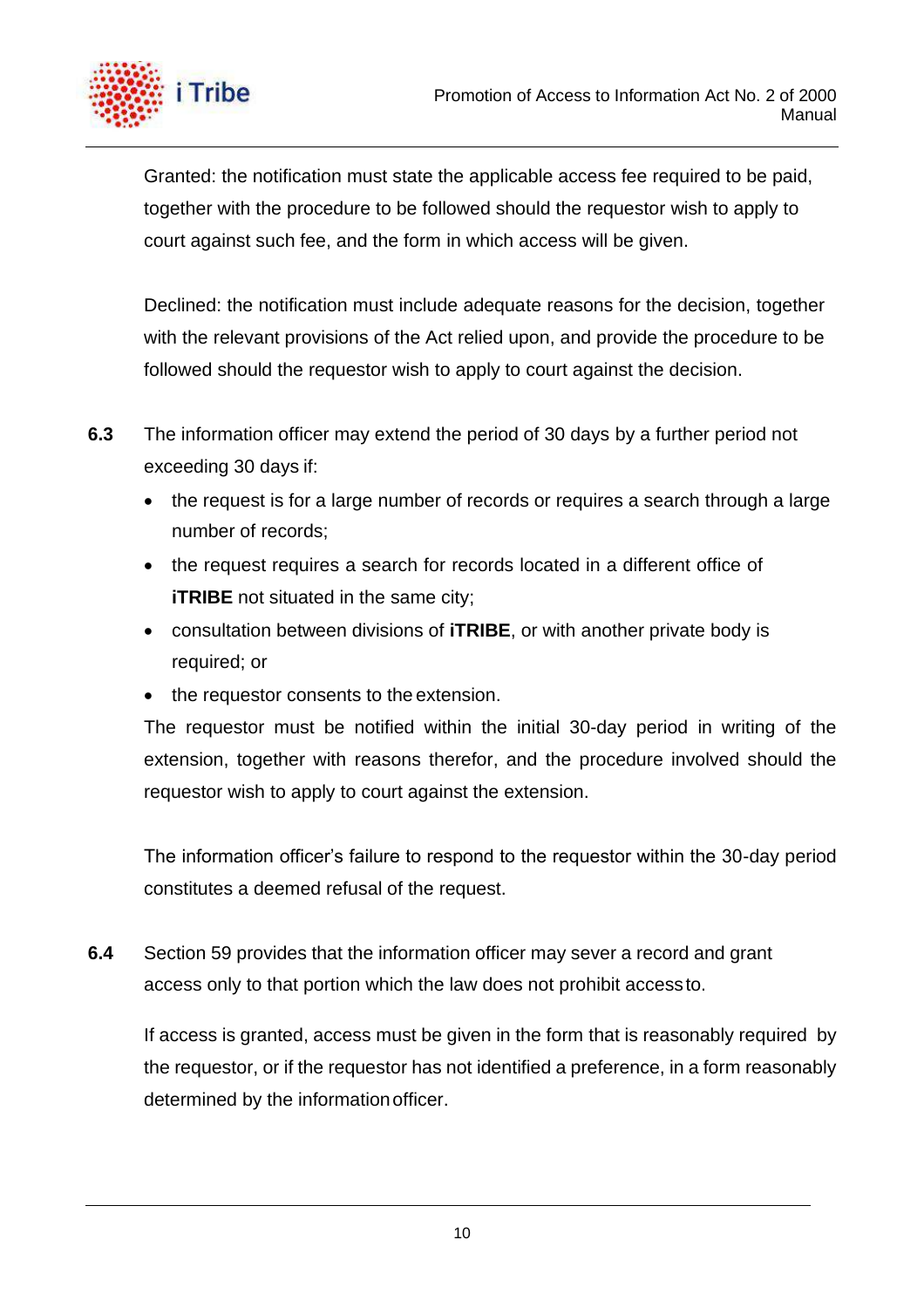

## <span id="page-11-0"></span>**7. Third Parties**

If the request is for a record pertaining to a third party, the information officer must take all reasonable steps to inform that third party of the request. This must be done within 21 days of receipt of the request. The manner in which this is done must be in the fastest means reasonably possible, but if orally, the information officer must thereafter give the third party a written confirmation of the notification. The third party may within 21 days thereafter either make representation to **iTRIBE** as to why the request should be refused, alternatively grant written consent to the disclosure of the record. The third party must be advised of the decision taken by the information officer on whether to grant or decline the request, and must also be advised of his/her/its right to appeal against the decision by way of application to court within 30 days after the notice.

#### <span id="page-11-1"></span>**8. Grounds for Refusal of a Request**

Notwithstanding compliance with section 50, the request may be declined in accordance with one of the prescribed grounds in terms of the Act, namely:

- **8.1** Section 63 of the Act prohibits the unreasonable disclosure of the personal information of natural-person third parties to requestors. This includes the personal information of deceased persons. However Section 63(2) does provide exceptions to this.
- **8.2** Section 64 states that a request must be refused if it relates to records containing third party information pertaining to:
	- trade secrets;
	- financial, commercial, scientific or technical information where disclosure would be likely to cause harm to the commercial or financial interests of that third party; or
	- information, supplied in confidence by the third party, the disclosure of which could reasonably be expected to put the third party at a disadvantage in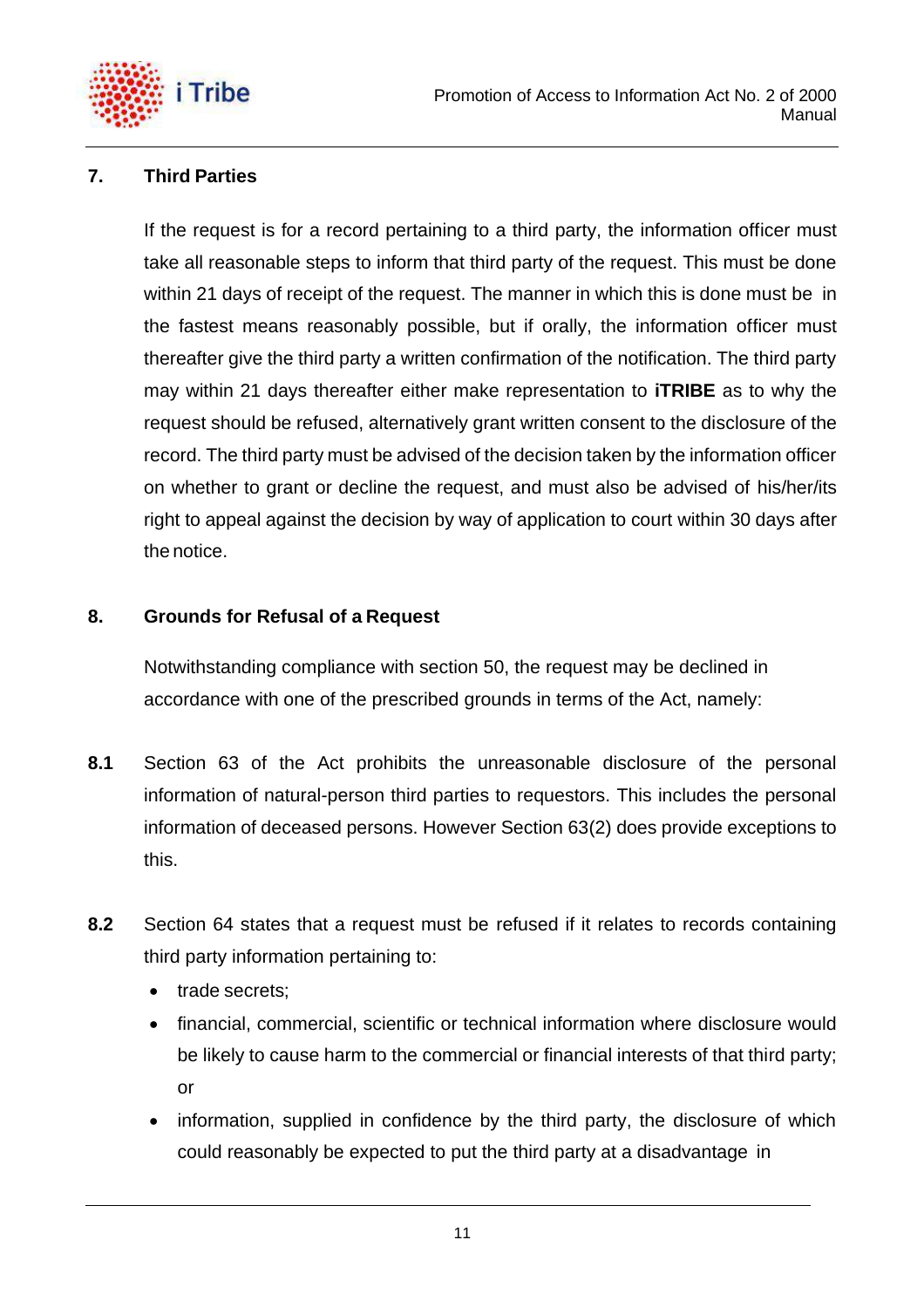

contractual or other negotiations, or prejudice the third party in commercial competition.

The information must, however, be released if it pertains to the results of product or environmental testing, the disclosure of which would reveal a serious public safety or environmental risk.

- **8.3** Section 65 prohibits disclosure of information if such disclosure would constitute a breach of any duty of confidentiality owed to a third party in terms of an agreement.
- **8.4** In terms of section 66, **iTRIBE** must refuse a request for access to a record of the body if disclosure could reasonably be expectedto:
	- endanger the life or physical safety of an individual;
	- prejudice or impair the security of a building, structure or system, including but not limited to a computer or communication system, means of transport or any other property
	- **iTRIBE** may also refuse a request for access to information that would prejudice methods, systems, plans or procedures for the protection of an individual in accordance with a witness protection scheme or safety of the public.
- **8.5** Section 67 mandates the refusal of a request if the record is privileged from production in legal proceedings, unless the person entitled to the privilege has waived the privilege.
- **8.6** Section 68 pertains to records containing information about **iTRIBE** itself and unlike the other provisions pertaining to decline of a request, is not mandatory, but rather discretionary. **iTRIBE** may refuse access to a record if the record:
	- contains trade secrets of **iTRIBE.**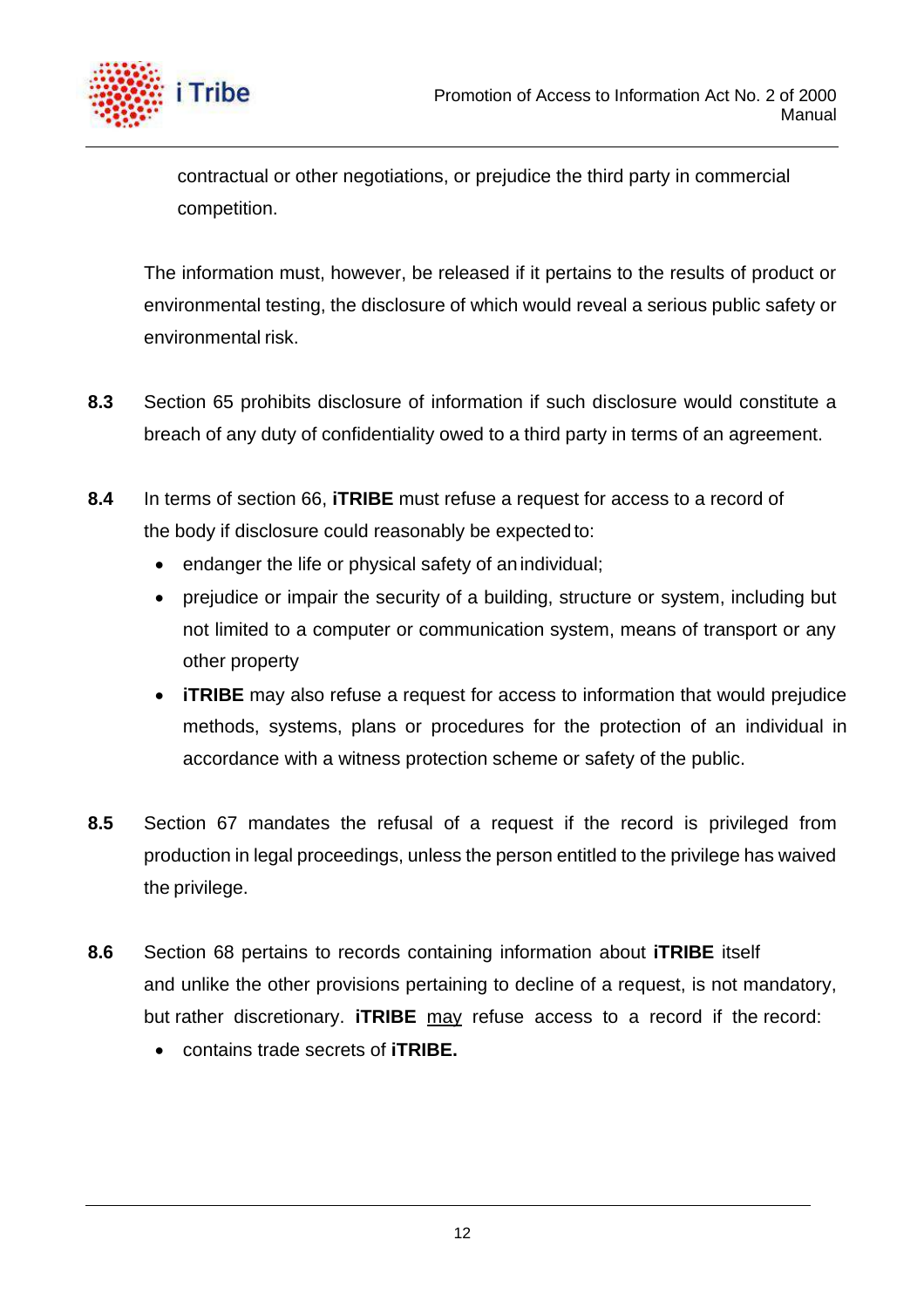



- contains financial, commercial, scientific or technical information, the disclosure of which would be likely to cause harm to the commercial or financial interests of **iTRIBE.**
- contains information which, if disclosed, could reasonably be expected to put Santam Limited at a disadvantage in contractual or other negotiations, or prejudice **iTRIBE** in commercial competition;or
- consists of a computer program owned by **iTRIBE.**

Notwithstanding the above, the information must be released if it pertains to the results of product or environmental testing, the disclosure of which would reveal a serious public safety or environmental risk.

**8.7** Section 69 prohibits the disclosure of information about research where disclosure is likely to expose the third party, the person conducting the research on behalf of the third party, or the subject matter of the research to serious disadvantage. Disclosure is discretionary if such research pertains to **iTRIBE** itself.

Notwithstanding any of the above-mentioned provisions, section 70 provides that a record must be disclosed if its disclosure would:

- reveal evidence of a substantial contravention of or failure to comply with the law, imminent and serious public safety or environmental risk; and
- if the public interest in the disclosure clearly outweighs theharm.

## <span id="page-13-0"></span>**9. Rights of Appeal**

A requestor that is dissatisfied with the information officer's refusal to grant access to any information may, within 30 days of notification of the decision, apply to court for relief. Likewise, a third party dissatisfied with the information officer's decision to grant a request may, within 30 days of notification of the decision, apply to court for relief.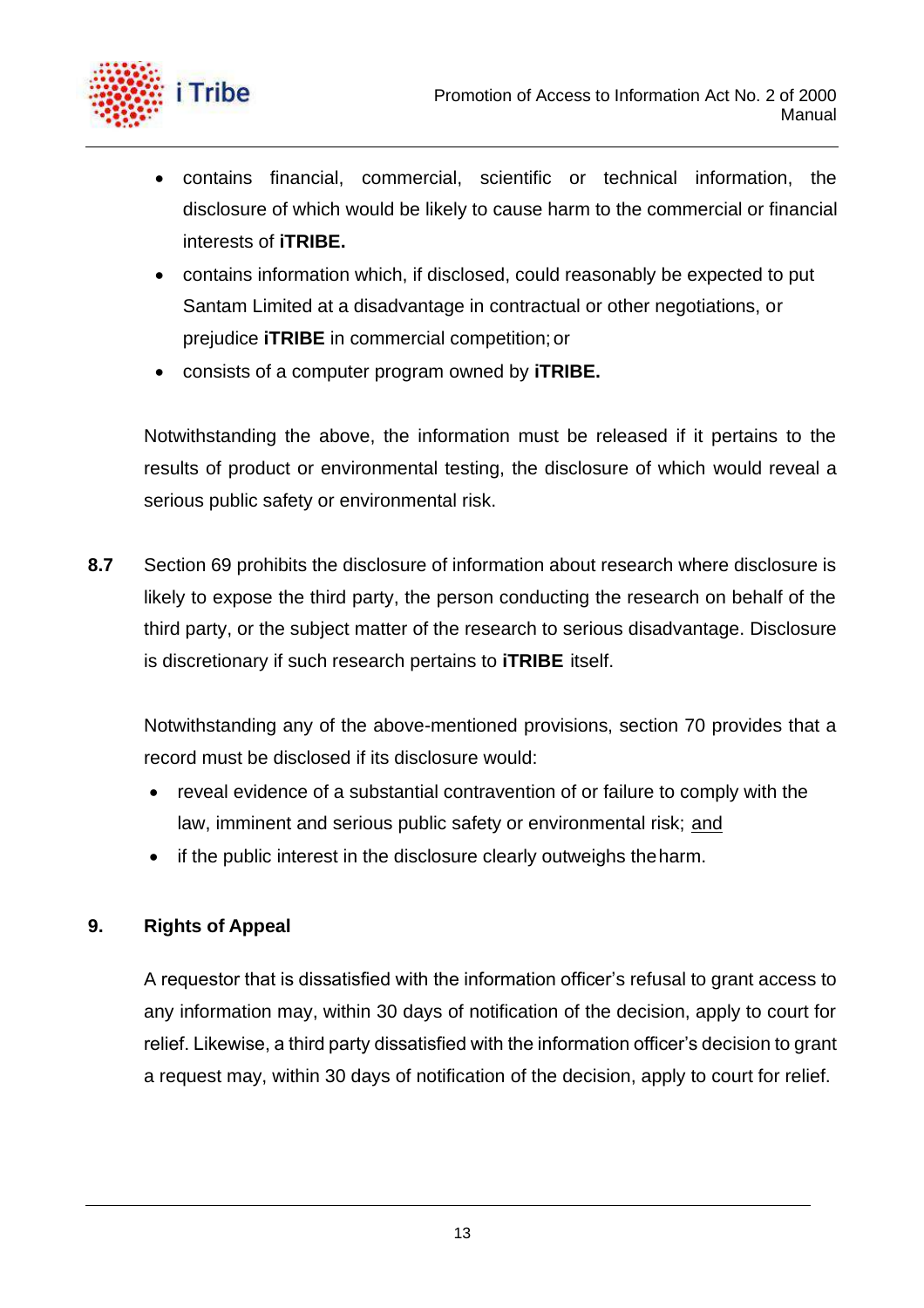

It should be noted that notwithstanding any provision in this Act, the court may examine the record(s) in question. No record may be withheld from the court on any grounds. The court may not, however, disclose the contents of the record(s).

The court is empowered to grant any order that is just and equitable, including:

- confirming, amending or setting aside the information officer's decision
- requiring the information officer to take any action, or refrain from taking any action as identified by the court within a specified period;
- granting an interdict, interim or special relief, declaratory order or compensation; or
- an order as to costs.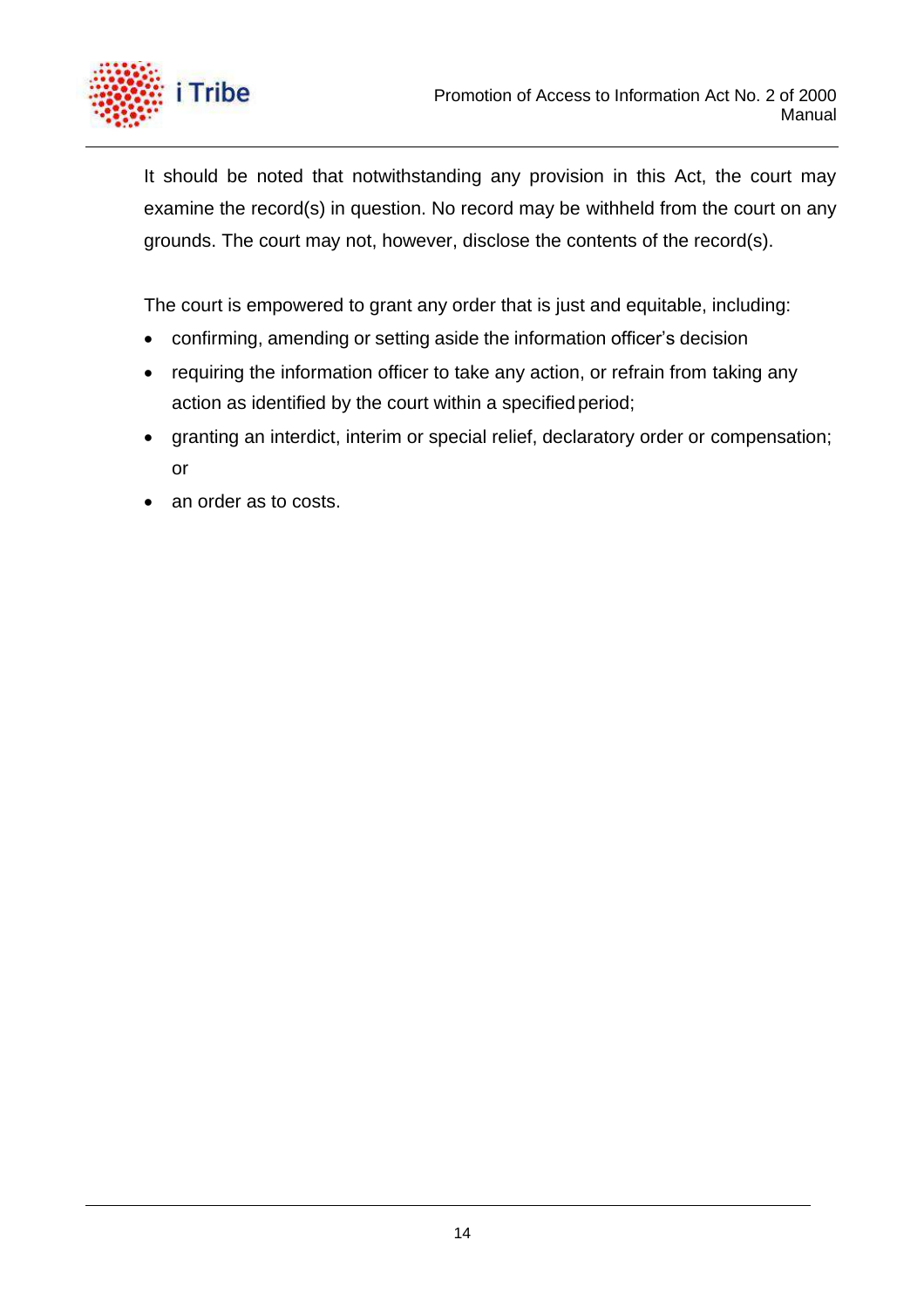

#### **ANNEXURE A**

#### **FORM C**

#### **REQUEST FOR ACCESS TO RECORD OF PRIVATE BODY**

(Section 53(1) of the Promotion of Access to Information Act, 2000(Act No. 2 of 2000))

**[Regulation 10]**

#### **A. Particulars of private body**

The Head:

#### **B. Particulars of person requesting access to the record**

(a) (b) The particulars of the person who requests access to the record must be given below. The address and/or fax number in the Republic to which the information is to be sent

- must be given.
- (c) Proof of the capacity in which the request is made, if applicable, must be attached

| Full names and surname:                                      |                                                                                                                  |  |  |  |  |
|--------------------------------------------------------------|------------------------------------------------------------------------------------------------------------------|--|--|--|--|
| Identity number:                                             | and the control of the control of the control of the control of the control of the control of the control of the |  |  |  |  |
| Postal Address:                                              |                                                                                                                  |  |  |  |  |
|                                                              |                                                                                                                  |  |  |  |  |
| Fax number:<br><u> 1980 - Andrea Andrew Maria (h. 1980).</u> |                                                                                                                  |  |  |  |  |
| Telephone:                                                   | E-mail address:                                                                                                  |  |  |  |  |
|                                                              | Capacity in which request is made on behalf of another person:                                                   |  |  |  |  |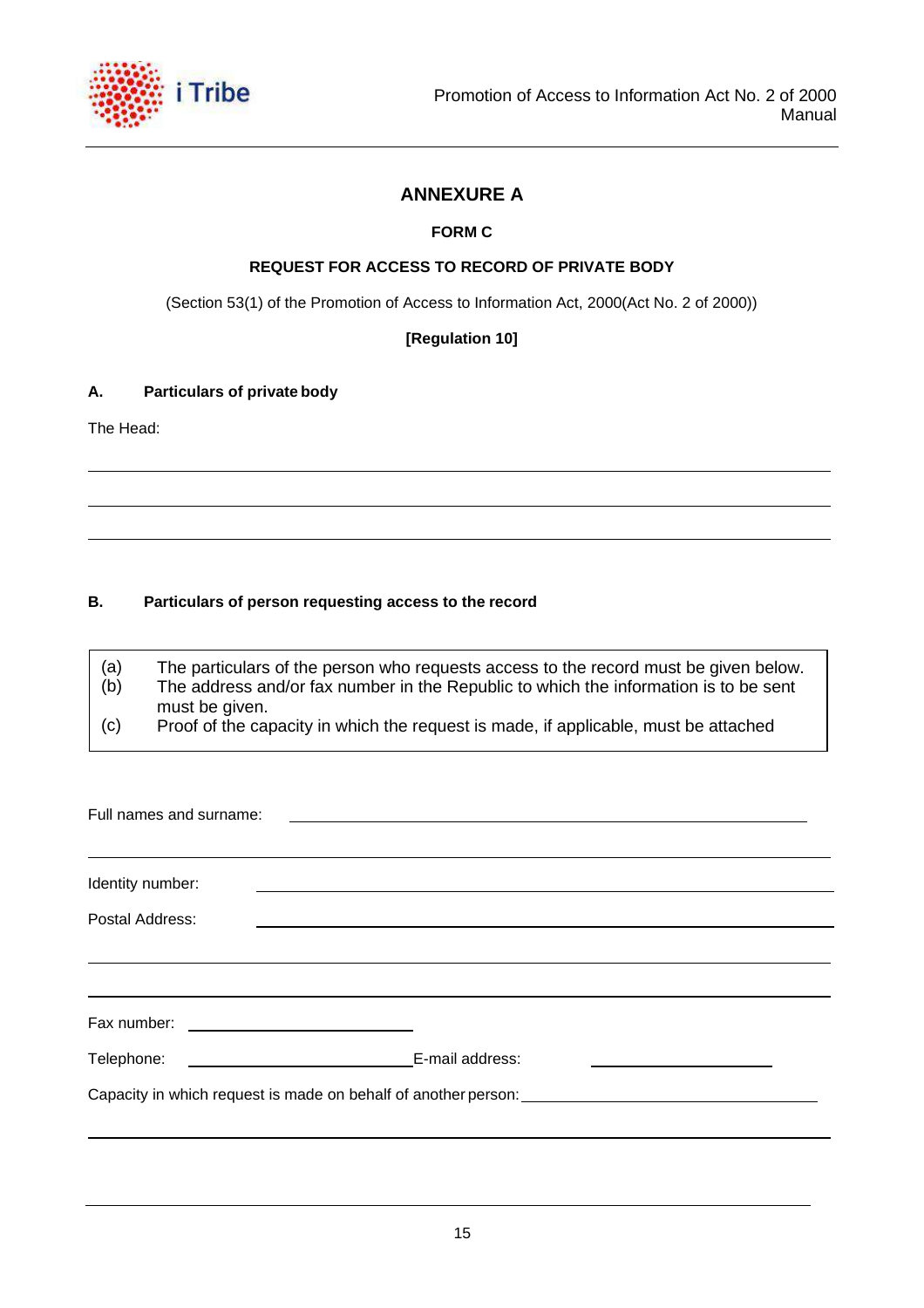

#### **C. Particulars of person on whose behalf request ismade**

This section must be completed **ONLY** if a request for information is made on behalf of another person.

Full names and surname:

Identity number:

#### **D. Particulars of record**

(a) (b) Provide full particulars of the record to which access is requested, including the reference number if that is known to you, to enable the record to be located. If the provided space is inadequate, please continue on a separate folio and attach it to this form. **The requester must sign all additional folios**.

1. Description of record or relevant part of the record:

- 2. Reference number, if available:
- 3. Any further particulars of record:

#### **E. Fees**

| (a) | A request for access to a record, other than a record containing personal information<br>about yourself, will be processed only after a request fee has been paid. |
|-----|--------------------------------------------------------------------------------------------------------------------------------------------------------------------|
| (b) | You will be notified of the amount required to be paid as the request fee.                                                                                         |
| (c) | The fee payable for access to a record depends on the form in which access is required                                                                             |
|     | and the reasonable time required to search for and prepare a record.                                                                                               |
| (d) | If you qualify for exemption of the payment of any fee, please state the reason for                                                                                |
|     | exemption.                                                                                                                                                         |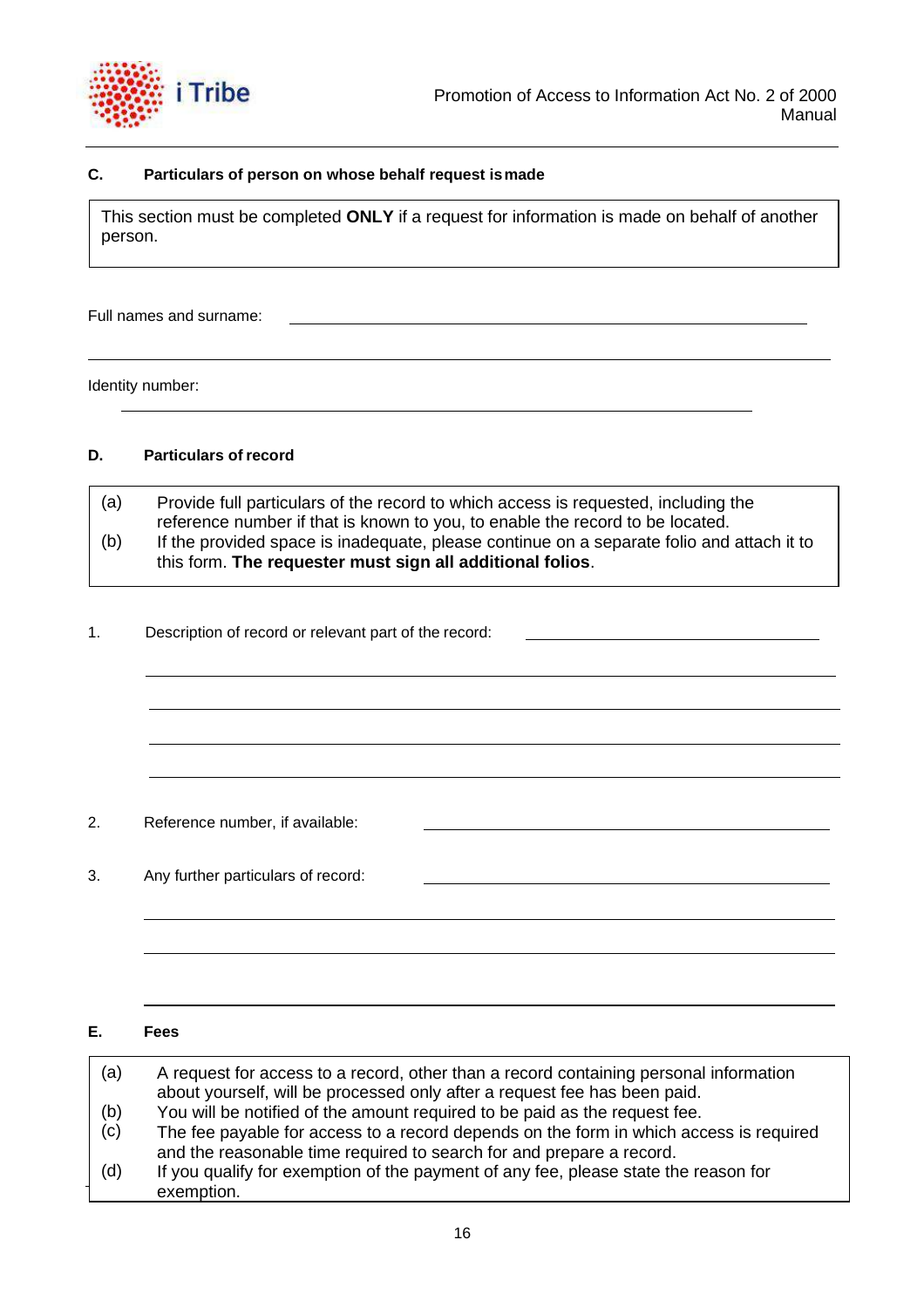

Reason for exemption from payment of fees:

#### **F. Form of access to record**

| If you are prevented by a disability to read, view or listen to the record in the form of access<br>provided for in 1 to 4 hereunder, state your disability and indicate in which form the record is<br>required. |                                   |  |  |  |
|-------------------------------------------------------------------------------------------------------------------------------------------------------------------------------------------------------------------|-----------------------------------|--|--|--|
| Disability:                                                                                                                                                                                                       | Form in which record is required: |  |  |  |
|                                                                                                                                                                                                                   |                                   |  |  |  |
|                                                                                                                                                                                                                   |                                   |  |  |  |
| Mark the appropriate box with an X.                                                                                                                                                                               |                                   |  |  |  |
| <b>NOTES:</b>                                                                                                                                                                                                     |                                   |  |  |  |

- (a) Compliance with your request in specified form may depend on the form in which the record is available.
- (b) Access in the form requested may be refused in certain circumstances. In such a case you will be informed if access will be granted in another form.
- (c) The fee payable for access to the record, if any, will be determined partly by the form in which access is requested.

| 1. If the record is in written or printed form:                                                                                              |  |                                                               |  |                                                                            |  |  |
|----------------------------------------------------------------------------------------------------------------------------------------------|--|---------------------------------------------------------------|--|----------------------------------------------------------------------------|--|--|
| Copy of record*                                                                                                                              |  | Inspection of record                                          |  |                                                                            |  |  |
| 2. If record consists of visual images<br>(This includes photographs, slides, video recordings, computer-generated images, sketches,<br>etc) |  |                                                               |  |                                                                            |  |  |
| View images                                                                                                                                  |  | Copy of the images*                                           |  | Transcription of images*                                                   |  |  |
| 3. If record consists of recorded words or information which can be reproduced in sound:                                                     |  |                                                               |  |                                                                            |  |  |
| Listen to the soundtrack<br>(audio cassette)                                                                                                 |  | Transcription of soundtrack*<br>(Written or printed document) |  |                                                                            |  |  |
| 4. If record is held on computer or in an electronic or machine-readable form:                                                               |  |                                                               |  |                                                                            |  |  |
| Printed copy of record*                                                                                                                      |  | Printed copy of<br>information derived<br>from the record*    |  | Copy in computer readable<br>form <sup>*</sup><br>(Stiffy or compact disc) |  |  |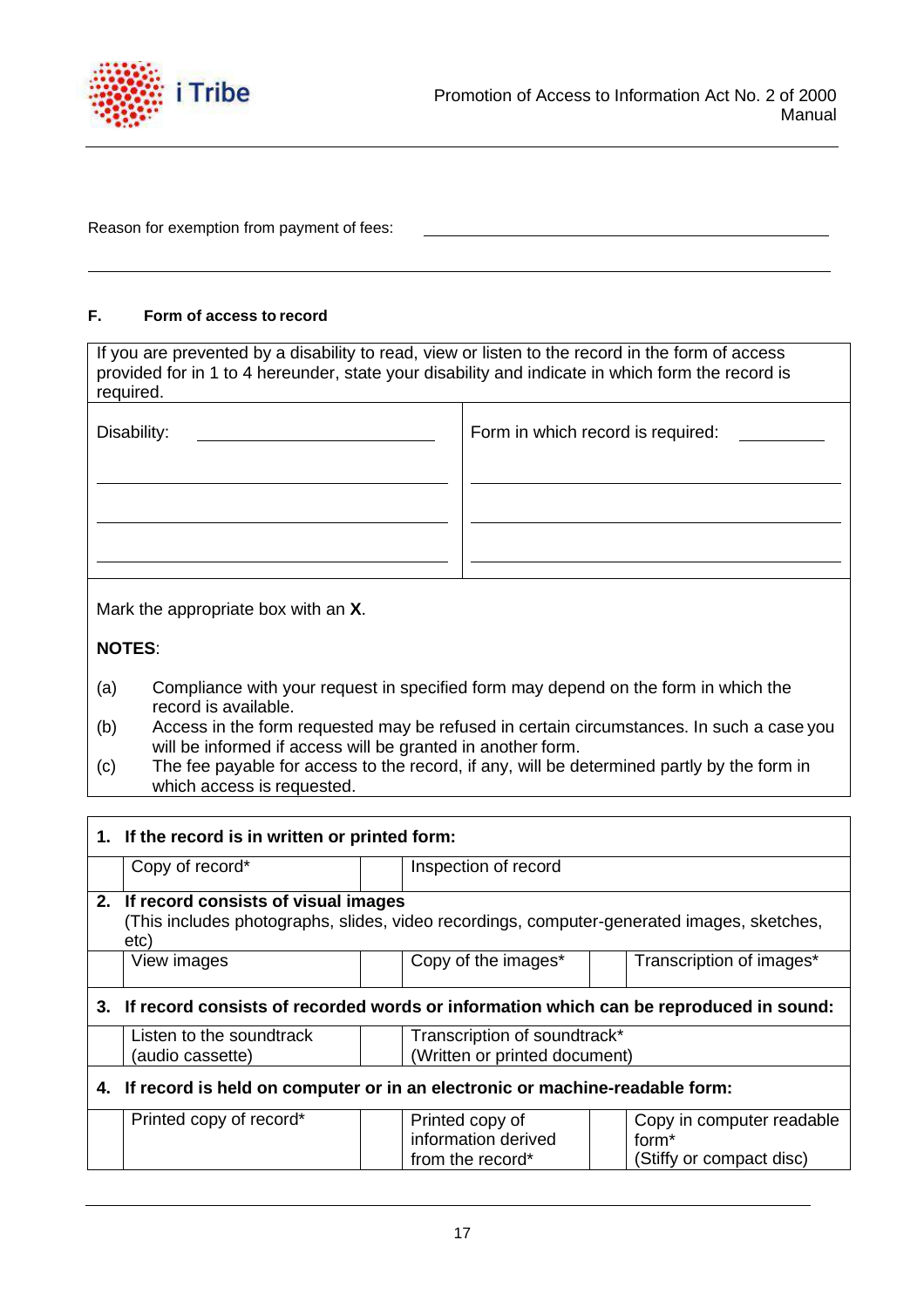

 $^{\star}$  If you requested a copy or transcription of a record (above), do you wish the copy  $\mid$  YES  $\mid$  NO or transcription to be posted to you? **Postage is payable**.

**G. Particulars of right to be exercised or protected**

If the provided space is inadequate, please continue on a separate folio and attach it to this form. **The requester must sign all the additional folios.**

- 1. Indicate which right is to be exercised or protected:<br>
- 2. Explain why the record requested is required for the exercise or protection of the aforementioned right: